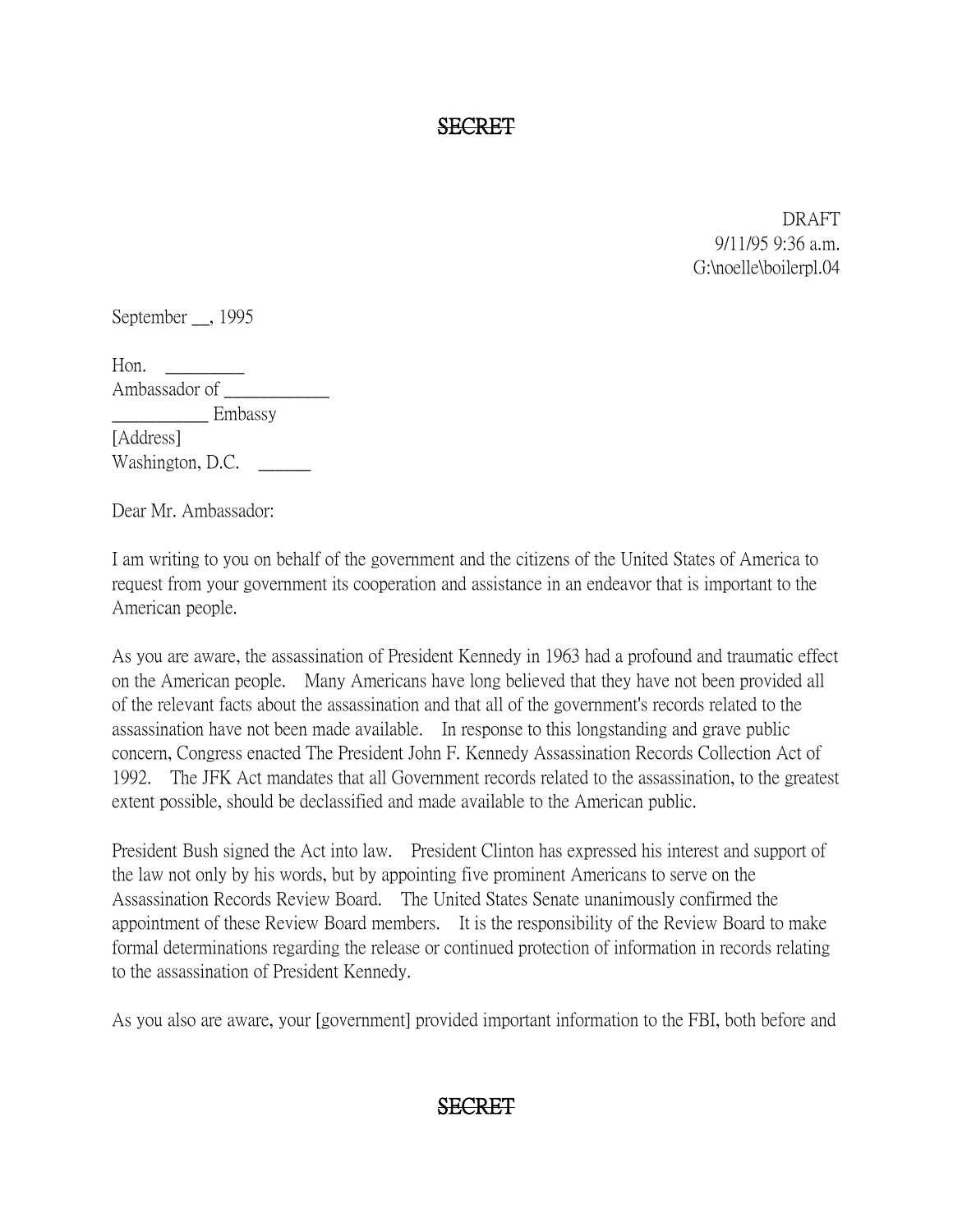## SECRET

Hon. September \_\_, 1995 Page 2

after the assassination, that related to Lee Harvey Oswald, the alleged assassin of President Kennedy. Documents in the FBI's files reveal the helpful assistance that your government provided to the United States at a time of severe national shock and sorrow.

We believe that it is important for the American people to see, in their entirety, many of the documents reflecting your government's beneficial assistance to the United States. Release of this information would not only help the United States Government by alleviating suspicions that it is hiding relevant information from the public, but would provide the American people with a valuable demonstration of the productive and cooperative spirit shown by your government at a time of crisis for the American people.

As a part of its mandate, the Assassination Records Review Board voted to release, in their entirety, five records from the files of the Federal Bureau of Investigation related to your government's assistance in the investigation of Lee Harvey Oswald. The Board is aware that certain aspects of a liaison relationship between two nations' law enforcement agencies are appropriately confidential. In our view, however, these five documents do not disclose anything regarding current relationships between our governments, anything relating to sensitive sources and methods, or indeed anything regarding law enforcement liaison between our countries that has not already been acknowledged and revealed.

In contrast, there is a great public interest in this information as it relates to Lee Harvey Oswald. Oswald's activities have been the subject of persistent speculation because of the incomplete public record. It is precisely this kind of information that Congress wanted released to the American people.

The Board's decisions regarding these five documents were careful and discriminating. The Review Board did not recommend a wholesale release of all documents involving this liaison relationship, but rather took a careful, reasoned step to make available important information without compromising important relationships.

President Clinton and the Review Board would very much appreciate it if your government were to

## SECRET